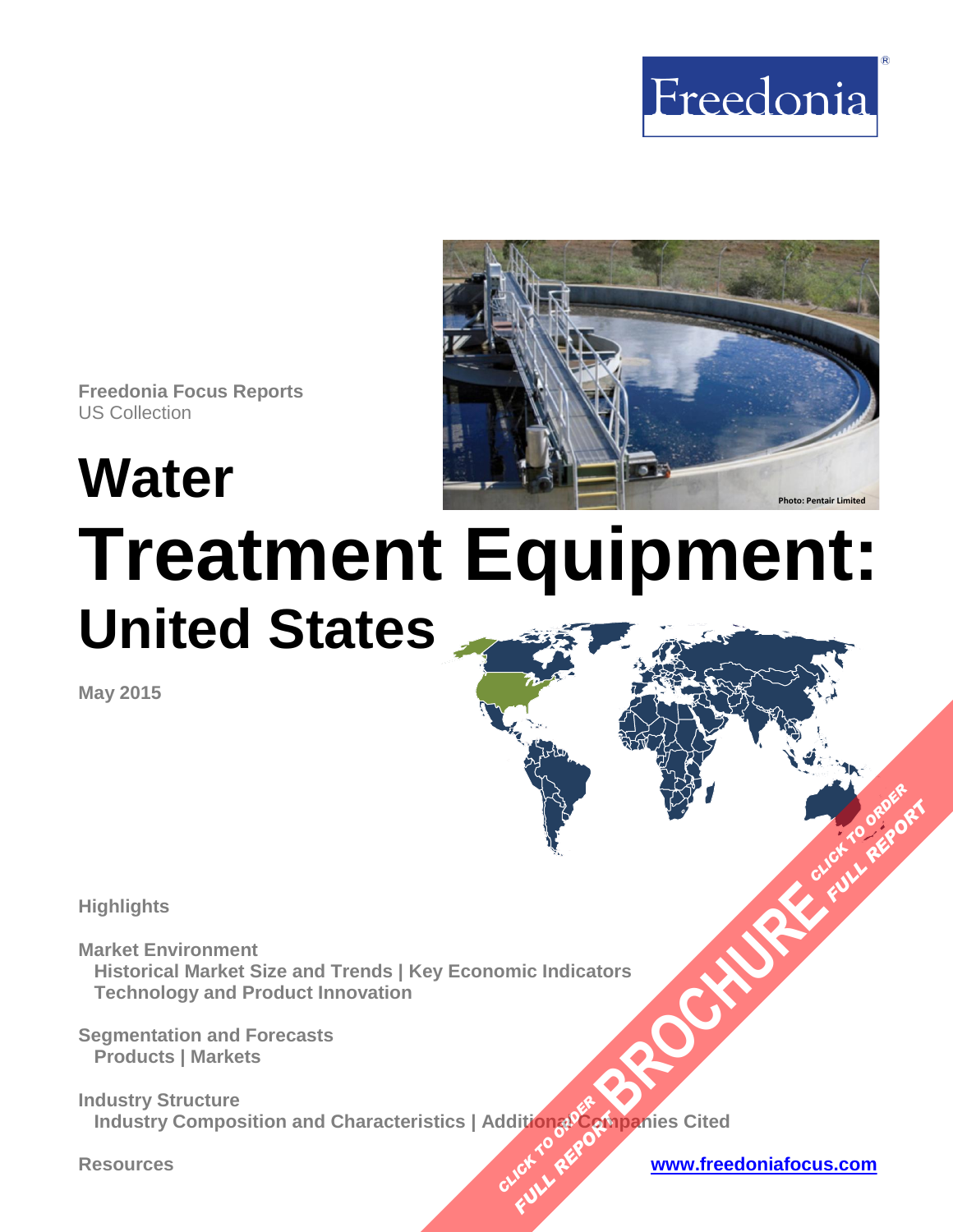#### <span id="page-1-0"></span>ABOUT THIS REPORT

#### Scope & Method

This report forecasts US water treatment equipment demand in US dollars at the manufacturers' level to 2019. Total demand is segmented by product in terms of:

- conventional filtration
- membrane systems
- disinfection equipment
- other water treatment equipment such as for deionization, distillation, and gas generation.

Water treatment chemicals are excluded from this report, as are water supply products such as pumps, valves, hoses, meters, and compressors.

Total demand is also segmented by market as follows:

- municipal
- manufacturing
- residential and commercial
- resource extraction
- power generation
- other markets such as agriculture, ballast water, and aquaculture.

To illustrate historical trends, total demand is provided in an annual series from 2004 to 2014; the various segments are reported at five-year intervals for 2009 and 2014.

This report quantifies trends in various measures of growth. Growth (or decline) expressed as an average annual growth rate (AAGR) is the least squares growth rate, which takes into account all available datapoints over a period. Growth calculated as a compound annual growth rate (CAGR) employs, by definition, only the first and last datapoints over a period. The CAGR is used to describe forecast growth, defined as the expected trend beginning in the base year and ending in the forecast year. Readers are encouraged to consider historical volatility when assessing particular annual values along the forecast trend, including in the forecast year.

Key macroeconomic indicators are also provided at five-year intervals with CAGRs for the years corresponding to other reported figures. Other various topics, including profiles of pertinent leading suppliers, are covered in this report. A full outline of report items by page is available in the **Table of Contents**.

### Sources

*Water Treatment Equipment: United States* (FF70023) is based on *[Water Treatment](http://www.freedoniagroup.com/DocumentDetails.aspx?ReferrerId=FL-FOCUS&studyid=3288)*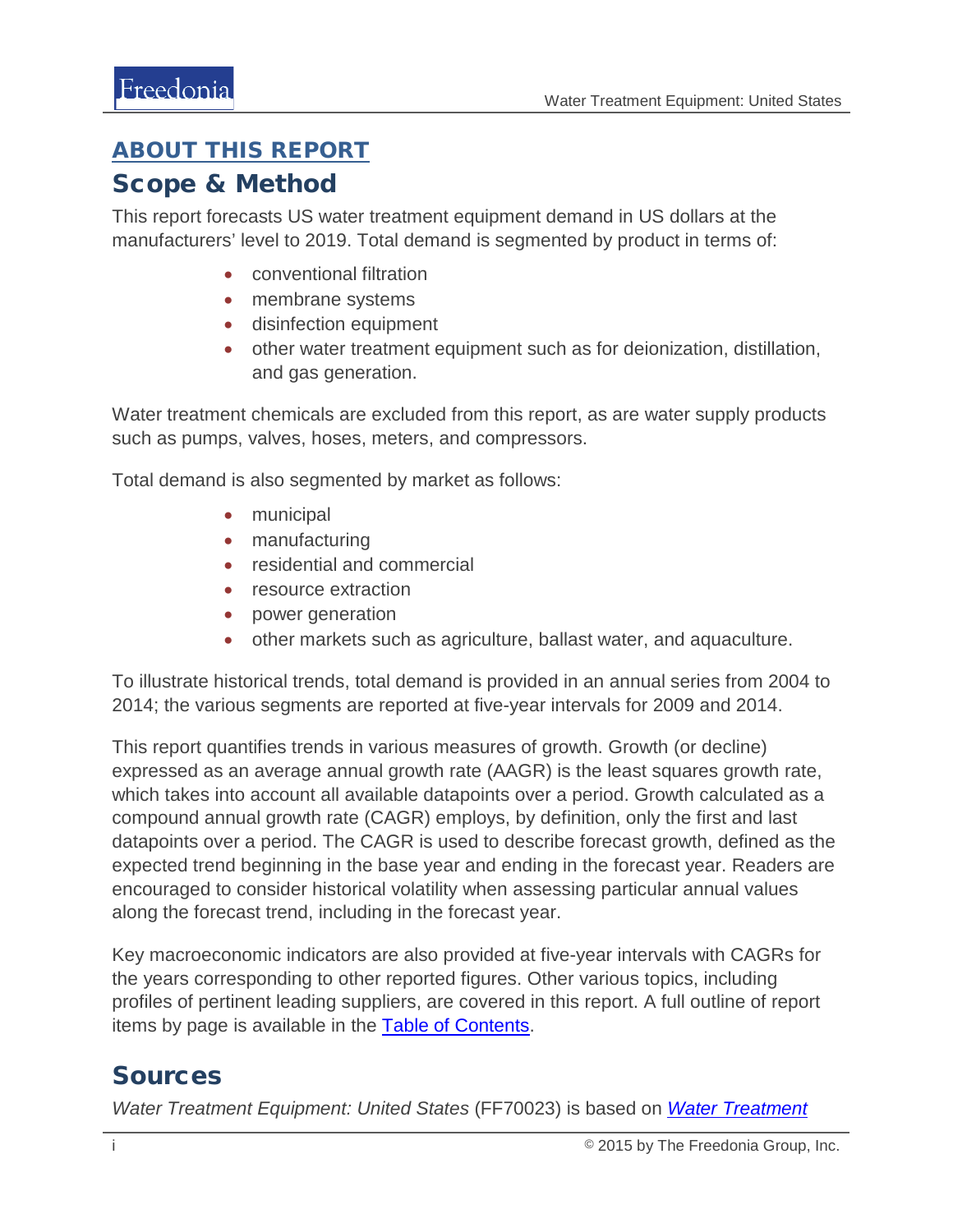*Equipment*, a comprehensive industry study published by The Freedonia Group in May 2015. Reported findings represent the synthesis and analysis of data from various primary, secondary, macroeconomic, and demographic sources including:

- firms participating in the industry, and their suppliers and customers
- government/public agencies
- national, regional, and international non-governmental organizations
- trade associations and their publications
- the business and trade press
- indicator forecasts by The Freedonia Group
- the findings of other industry studies by The Freedonia Group.

Specific sources and additional resources are listed in the **Resources** section of this publication for reference and to facilitate further research.

## Industry Codes

The topic of this report is related to the following industry codes:

| <b>NAICS/SCIAN 2007</b><br><b>North American Industry Classification System</b> |                                            | <b>SIC</b><br><b>Standard Industry Codes</b> |                                           |
|---------------------------------------------------------------------------------|--------------------------------------------|----------------------------------------------|-------------------------------------------|
|                                                                                 |                                            |                                              |                                           |
| 221310                                                                          | Water Supply and Irrigation Systems        | 2821                                         | Plastics Materials, Synthetic Resins, and |
| 325211                                                                          | Plastics Material and Resin Mfg            |                                              | Nonvulcanizable Elastomers                |
|                                                                                 | Other Commercial and Service Industry 3569 |                                              | General Industrial Machinery and          |
| 333319                                                                          | <b>Machinery Mfg</b>                       |                                              | Equipment, NEC                            |
|                                                                                 | All Other Miscellaneous General            | 3589                                         | Service Industry Machinery, NEC           |
| 333999                                                                          | <b>Purpose Machinery Mfg</b>               | 4941                                         | <b>Water Supply</b>                       |
|                                                                                 |                                            |                                              |                                           |

# Copyright & Licensing

The full report is protected by copyright laws of the United States of America and international treaties. The entire contents of the publication are copyrighted by The Freedonia Group, Inc.